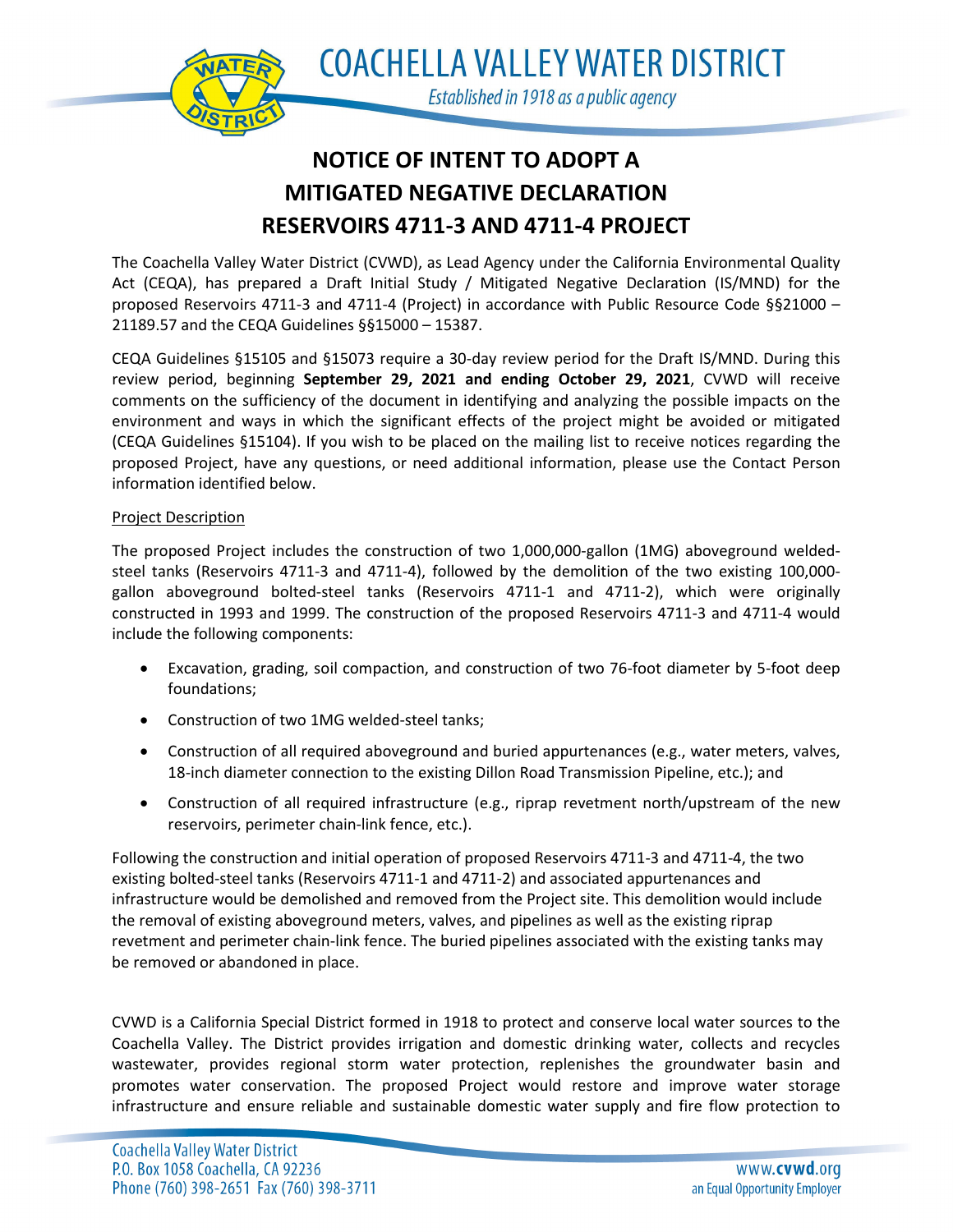Notice of Intent to Adopt A Mitigated Negative Declaration Reservoirs 4711-3 AND 4711-4 Project Page 2

CVWD's customers within the Sky Valley Domestic Water Production Zone / Indio Hills Pressure Zone, which serves the unincorporated community of Indio Hills.

#### Project Location

CVWD's service area comprises approximately 1,000 square miles in the Coachella Valley within Riverside County and portions of Imperial and San Diego counties. The Project site is located in the northwest portion of CVWD's service area within the unincorporated community of Indio Hills, Riverside County, California approximately 0.5 mile north of the intersection of 30th Avenue and Sunny Rock Road. The Project site is located within the southwest corner of Assessor Parcel Number (APN) 750-130- 005, a 3.67-acre, CVWD-owned property located within a portion of Section 11, Township 4 South, Range 7 East, San Bernardino Base and Meridian.

#### Environmental Impacts Analyzed

The Draft IS/MND analyzed potential environmental effects associated with: aesthetics; agriculture and forestry resources; air quality; biological resources; cultural resources; energy; geology and soils; greenhouse gas emissions; hazards and hazardous materials; hydrology and water quality; land use and planning; mineral resources; noise; population and housing; public services; recreation; transportation; tribal cultural resources; utilities and services systems; and wildlife. The Draft IS/MND also analyzed mandatory findings of significance, including potential cumulative impacts.

Availability of Environmental Documentation: The Draft IS/MND and other project background materials may be viewed online at: www.CVWD.org.

### How to Submit a Comment & Contact Person

You are invited to submit written comments on the Draft IS/MND by standard mail to: William Patterson, Environmental Supervisor, CVWD, 75-515 Hovley Lane East, Palm Desert, CA 92211, or by email to wpatterson@cvwd.org.

Due to the time limits mandated by State law, comments on the Draft IS/MND must be received not later than **5:00 p.m. on October 29, 2021**. All comments provided will become public record.